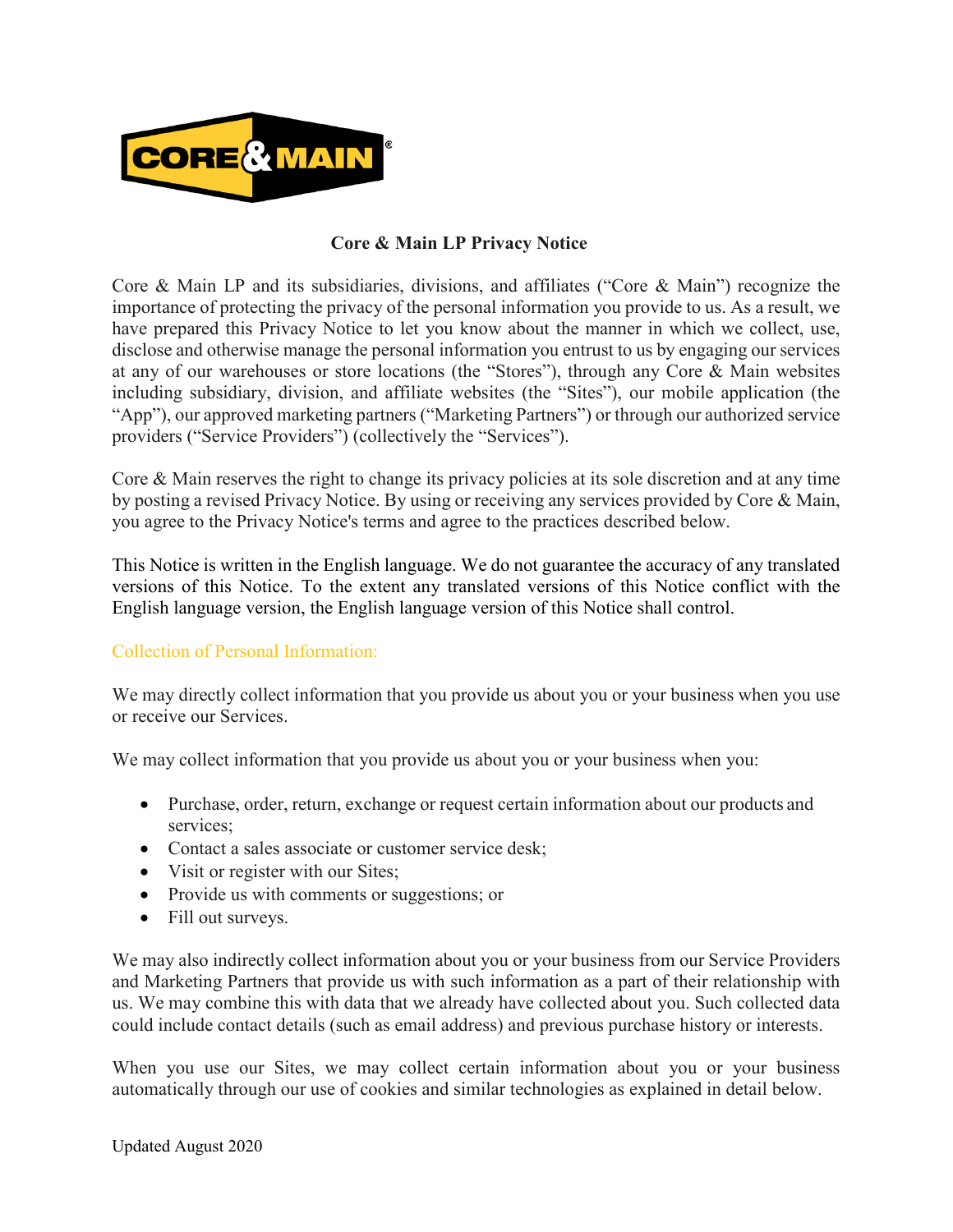Our Sites may contain links to third-party owned or operated websites including, without limitation, social media websites. We are not responsible for the privacy practices or the content of such websites. In some cases, you may be able to make a purchase through one of these thirdparty websites. In these instances, you may be required to provide certain information to register or complete a transaction at such website. These third-party websites have separate privacy and data collection practices, and we have no responsibility or liability relating to them.

Core & Main's Services, including its Sites, are not targeted for use by children under the age of eighteen. Core & Main does not knowingly collect personal information from children in connection with the features of our Sites without the consent of a parent or guardian. Core & Main requests that all children who may visit the Sites not disclose or provide any personal data. Children may not access those sections of the Site that require registration. Upon notification that a child has provided us with personally identifiable information, we will delete the child's personally identifiable information from our records. If you believe we might have any information from a child, please contact us by email or phone at the address or number listed below.

### Categories of Personal Information and Purpose for Collection:

Core & Main only collects and processes the minimum amount of personal information from you that is necessary to the purposes of our information processing activities and retains such information only if required to fulfill such purposes. Where applicable, if Core & Main intends to further process your personal information for a purpose other than that for which the personal information was initially collected, Core & Main shall, prior to such processing, provide you with any relevant information on such additional purpose, and, to the extent required by applicable law, obtain your consent for this.

### Financial Information:

Core & Main collects and uses your financial information including credit card numbers, account information, and financial institution details, to process transactions you enter into with us (e.g., purchase of goods and services, refunds, discounts and offers).

### Web Server Information:

We collect the IP (Internet protocol) addresses of all visitors to our Sites as well as other related information such as page requests, content viewed, browser type, device operating system, information or text entered, links or buttons clicked, and average time spent on our Sites. We use this information to monitor and improve our Sites.

### Online Registration:

Registration is an optional service provided by some of our Sites. When you register, you may be asked for information such as your contact name, business name, address, phone number, email address, a password, customer account number, job title, billing zip code, and business interests. This registration information may be used to help make your online shopping quicker and easier,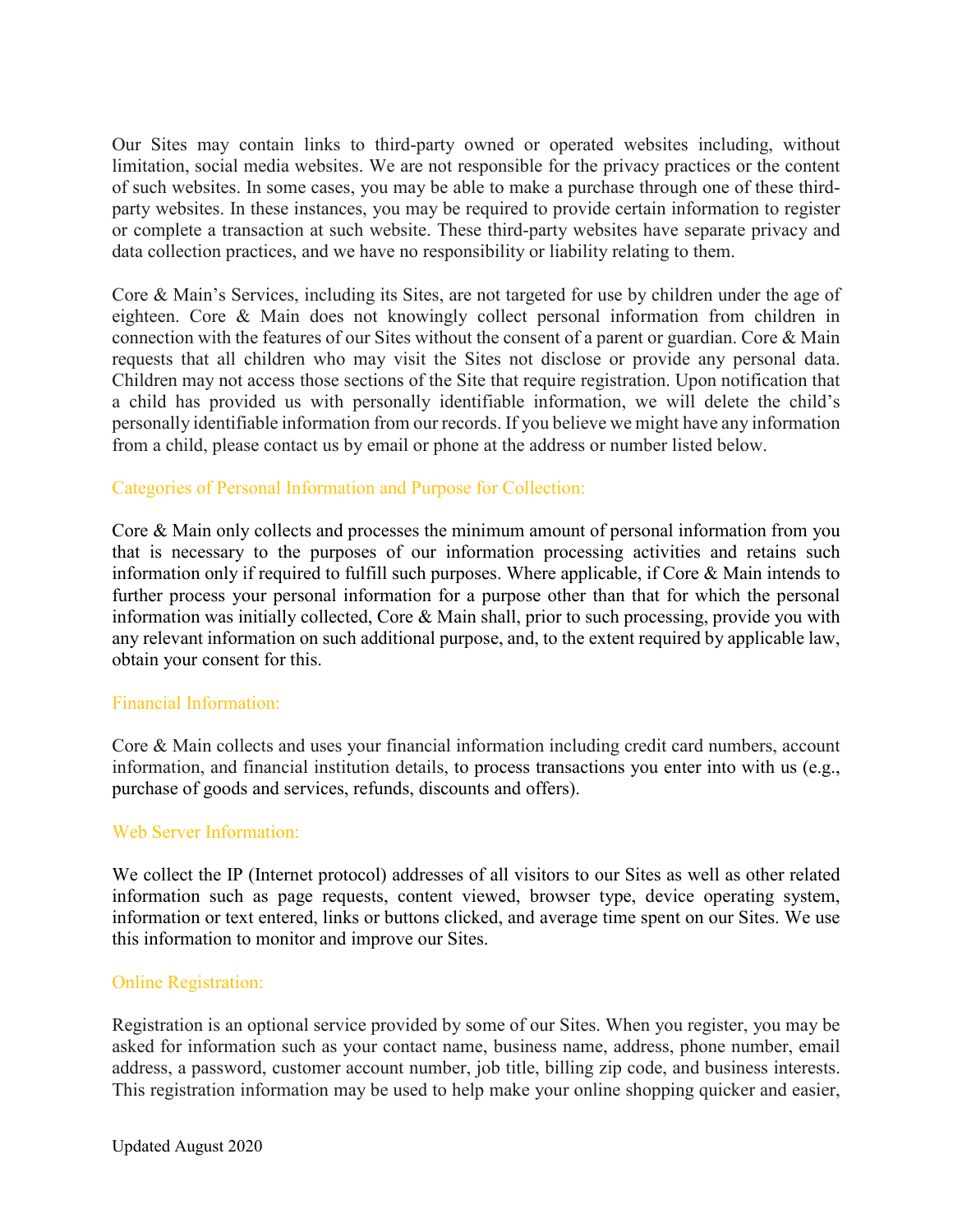by pre-populating certain parts of your shopping information. This information may also be used to communicate, interact, and identify you and customize the content, products, and services that are offered to you. Registration is also used to verify your authority to enter into and use our Services and comply with legal requirements.

### Other Uses of Personal Information:

Core & Main uses personal information, including information provided to us from our Service Providers, to continually assess and improve the products and services we offer. We may also inform your company about products and services, sales and special offers that might benefit your business. When you register online or participate in a survey, you will have the opportunity to sign up for emails about our products, services, sales and special offers. We may also send you email, faxes, mail or call your business with information about our product and service offerings if you have provided us with your business's name and address, email address, fax or phone numbers.

### Your Suggestions:

We use your company's feedback, suggestions, survey information and comments solely to monitor and improve the ways we serve you.

We may also send you mail or call your business with information about our product and service offerings if you have provided us with your business's name and address or phone numbers.

Core & Main may also collect certain non-identifying information, or aggregate information, such as anonymous demographic information including zip codes, dates of birth, customer preferences, information about customer computer hardware and software, as well as information about the links and pages that users access within Sites. Certain non-identifying information may be considered personally identifiable information if combined with other information which may enable you to be identified (such as a zip code with a street address); however, the same information when taken alone or combined with other non-identifying information, will be considered non-identifying information.

## **DISCLOSURE OF PERSONAL INFORMATION**

Core & Main will not trade, rent or sell your personal information to third parties, except as otherwise set forth herein.

We may share or disclose your personal data as follows:

- To affiliated and unaffiliated service providers for the sole purpose of enabling them to provide services to us in connection with providing our services to you;
- Based on a good faith belief that such disclosure is necessary to investigate, prevent, or take action regarding illegal activities, suspected fraud, situations involving potential threats to the safety of any person, violation of our policy, as evidence in litigation in which we are involved, or to otherwise protect the rights or safety of any person or entity;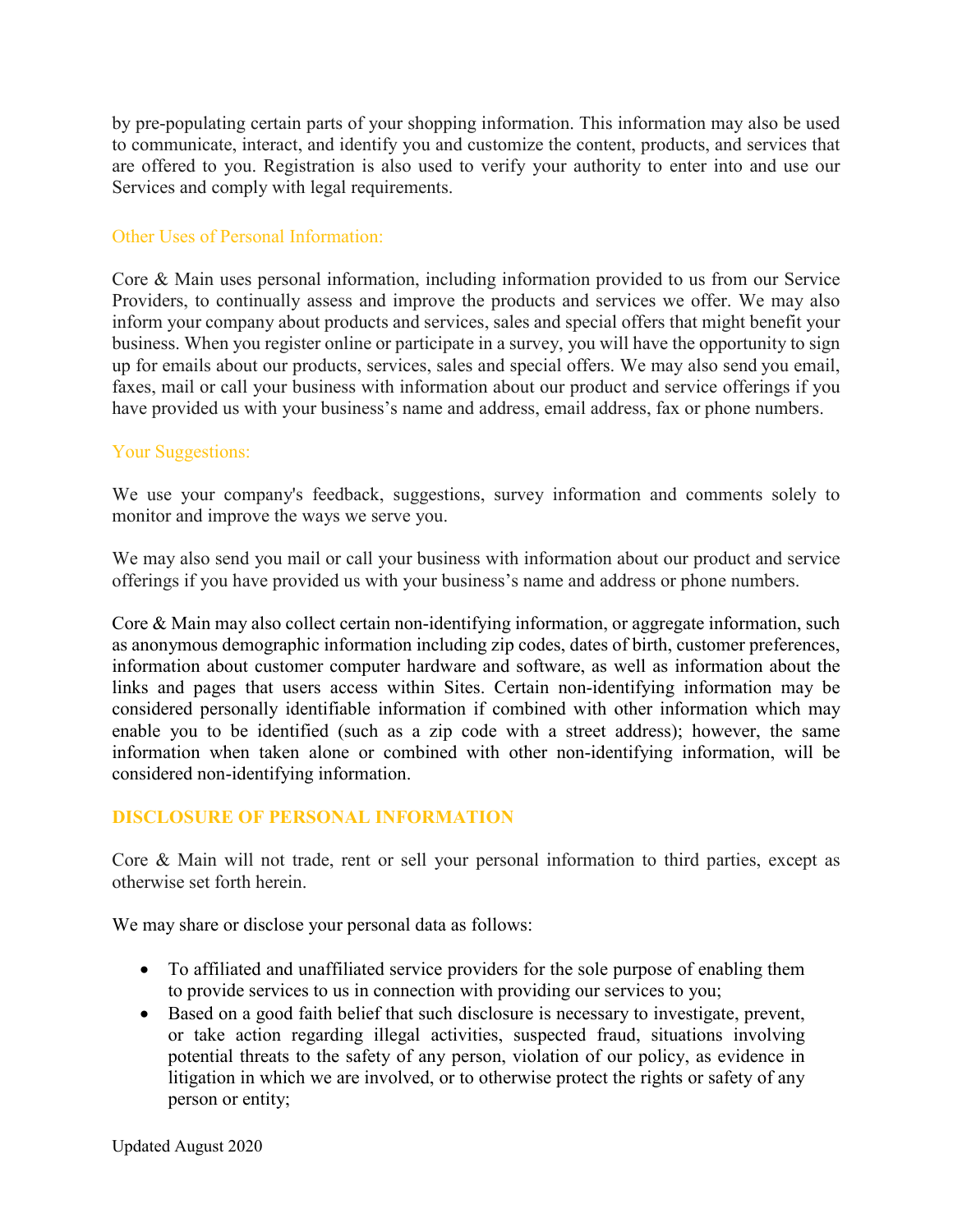- Based on a good-faith belief that disclosure is necessary to respond to judicial process, valid government inquiry, or is otherwise required by law;
- If we are acquired by or merged with another entity, if all or part of our assets are acquired, or in response to a bankruptcy proceeding, we may transfer your information to the acquiring entity;
- When posted by you or an authorized third-party, to our wikis, forums, blogs, message boards, chat rooms and other social networking environments or Sites;
- We also may share aggregate or non-personally identifiable data about users with third parties for marketing, advertising, research, analytics or similar purposes; and
- To other third parties for purposes where you have allowed or consented to disclosure.

Core & Main is not limited in our use of aggregate information that does not permit direct association with any specific individual, such as the number of users of our services, the geographic distribution of our users, the amount of information located or removed, etc. For example, Core & Main may use aggregate information concerning which links and pages users access within the Sites for many reasons including to determine which products and services are the most popular. This data may be used to deliver customized content and advertising to customers whose behavior indicates that they are interested in a particular subject area.

# **SPECIAL NOTICE FOR CALIFORNIA RESIDENTS**

In compliance with California law, we provide California residents with certain information and access upon request ("Consumer Request"). This Notice outlines how California residents can request the information and what you can receive.

If you would like to submit a Consumer Request, you can contact Core & Main at compliance@coreandmain.com. You can also call Core & Main, toll-free, at 1-800-492-6909. If you choose to submit a Consumer Request you must provide us with enough information to identify you and enough specificity on the requested data. Core & Main will only use the information it receives to respond to your request. Core & Main will not be able to disclose information if it cannot verify that the person making the Consumer Request is the person about whom we collected information, or someone authorized to act on such person's behalf.

"Personal information" means information that identifies, relates to, describes, is capable of being associated with, or could reasonably be linked, directly or indirectly, with a particular consumer or household. "Personal information" does not include publicly available information.

- **1. Request to Access.** You may submit a Consumer Request to obtain a copy of or access to the personal information that Core & Main has collected on you.
- **2. Request to Know.** You may submit a Consumer Request to receive information about Core & Main's data collection practices. You may request information on the categories of personal information (as defined by California law) Core & Main has collected about you; the categories of data collection sources; Core & Main's business or commercial purpose for collecting or selling personal information; the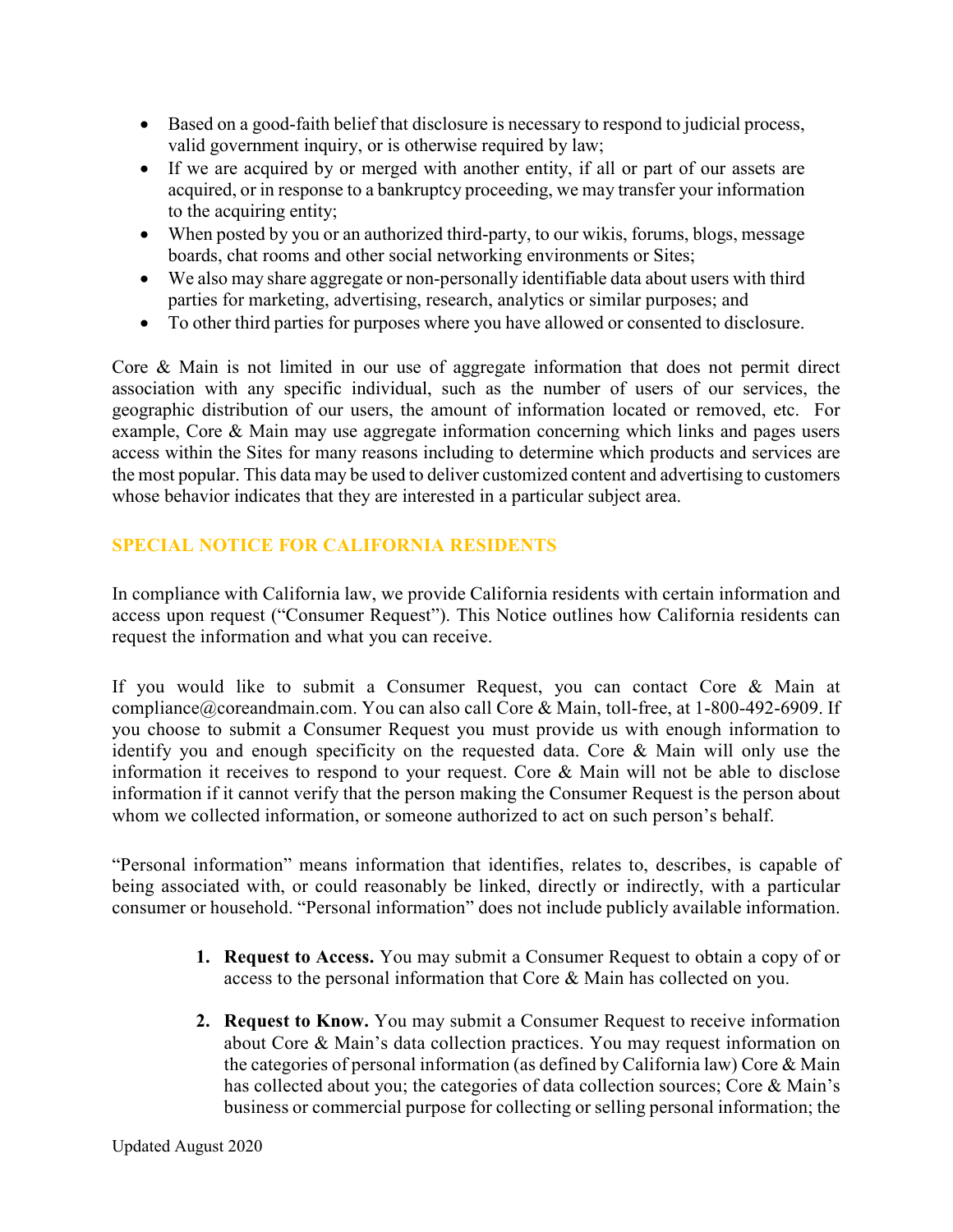categories of third parties with whom Core & Main shares personal information, if any; and the specific pieces of personal information we have collected about you.

Please note that the categories of personal information and sources will not exceed what is contained in this Notice. Additionally, Core & Main is not required to retain any information about you if it is only used for a one-time transaction and would not be maintained in the ordinary course of business. Core & Main is also not required to reidentify personal information if it is not stored in that manner already, nor is it required to provide the personal information to you more than twice in a twelve-month period.

**3. Request to Delete.** You may request that Core & Main delete your personal information. Subject to certain exceptions set out below we will, on receipt of a verifiable Consumer Request, delete your personal information from our records and direct any service providers to do the same.

Please note that we may not delete your personal information if it is necessary to:

- complete the transaction for which the personal information was collected;
- provide a good or service requested by you, or reasonably anticipated within the context of our ongoing business relationship with you, or otherwise perform a contract between you and us;
- detect security incidents, protect against malicious, deceptive activity, and take all necessary and appropriate steps to mitigate current and future risk;
- debug and repair internal information technology as necessary;
- undertake internal research for technological development and demonstration;
- exercise free speech, ensure the right of another consumer to exercise his or her right of free speech, or exercise another right provided for by law;
- comply with the California Electronic Communications Privacy Act;
- engage in public or peer-reviewed scientific, historical, or statistical research in the public interest that adheres to all other applicable ethics and privacy laws, when our deletion of the information is likely to render impossible or seriously impair the achievement of such research, provided we have obtained your informed consent;
- enable solely internal uses that are reasonably aligned with your expectations based on your relationship with us;
- comply with an existing legal obligation; or
- otherwise use your personal information, internally, in a lawful manner that is compatible with the context in which you provided the information.

Core & Main may not, and will not, treat you differently because of your Consumer Request activity. As a result of your Consumer Request activity, we may not and will not deny goods or services to you; charge different rates for goods or services; provide a different level quality of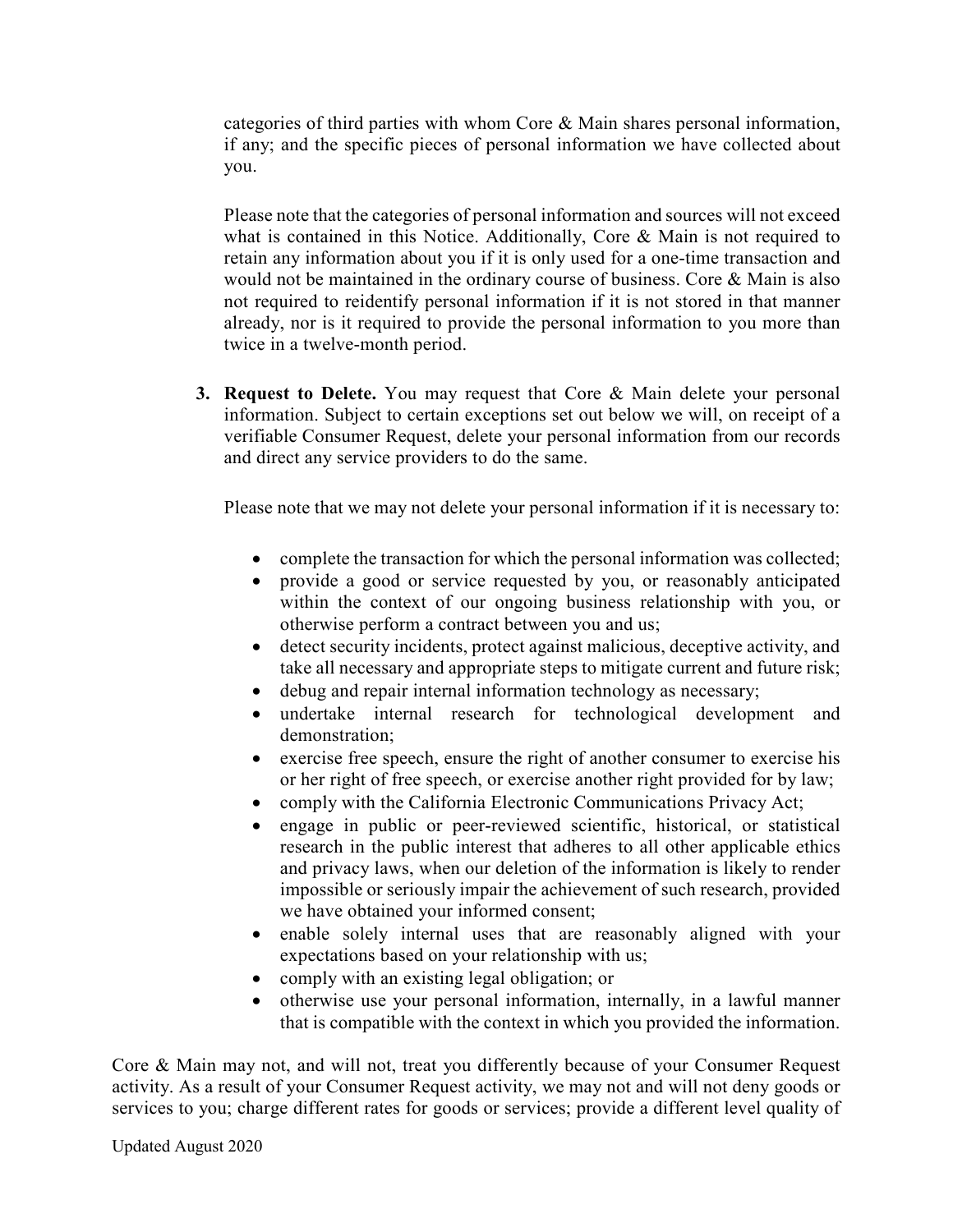goods or services; or suggest any of the preceding will occur. However, we can and may charge you a different rate, or provide a different level of quality, if the difference is reasonably related to the value provided by your personal information.

# **SPECIAL NOTICE FOR NEVADA RESIDENTS**

Core & Main does not sell, rent, or lease your personally identifiable information to third parties. However, if you are a resident of Nevada and would like to submit a request not to sell your personally identifiable information, you may do so by emailing us at compliance@coreandmain.com or calling us at 1-800-492-6909.

### **USE OF COOKIES AND SIMILAR TECHNOLOGY**

### Cookies:

Our Sites use cookies to improve the overall function and efficiency of our Sites. We utilize Google Analytics, and for more information on how Google Analytics collects and processes data, please visit www.google.com/policies/privacy/partners/.

A cookie is a tiny element of data that our Sites and our third party technology providers can send to your browser, which may then be stored on your hard drive so we can recognize you when you return. All pages on our Sites where you are prompted to log in or that are customizable require that you accept cookies. If you have registered with our Sites, these cookies (1) may let us know who you are, (2) are necessary to access your account information (stored on our computers) in order to deliver products and personalized services, and (3) will provide us and our Service Providers with information that we will use to personalize our Sites in accordance with your preferences.

Cookies are also required to optimize your shopping experience in that they allow you to add multiple items to your shopping basket before checking out and help us to recommend relevant products to you.

You can control what cookies your Web browser accepts through your browser settings. You may set your Web browser to accept all cookies, limit the cookies your browser accepts, or notify you when you receive a cookie. However, please note that some aspects of our Sites may not function properly, which could impact your experience, should you decide not to accept cookies from our Sites.

### Web Beacons:

Our Sites may also use a technology called "web beacons." These may also be referred to as "tags," "Clear GIFs," or "tracking pixels." Web beacons are tiny, unobtrusive graphics embedded on a web page that signal a user has accessed content. This technology allows us and our thirdparty technology providers to understand which pages you visit on our Sites. These web beacons do not collect any business or personally identifiable information, and are used to help us optimize and tailor our Sites for you and other future website visitors.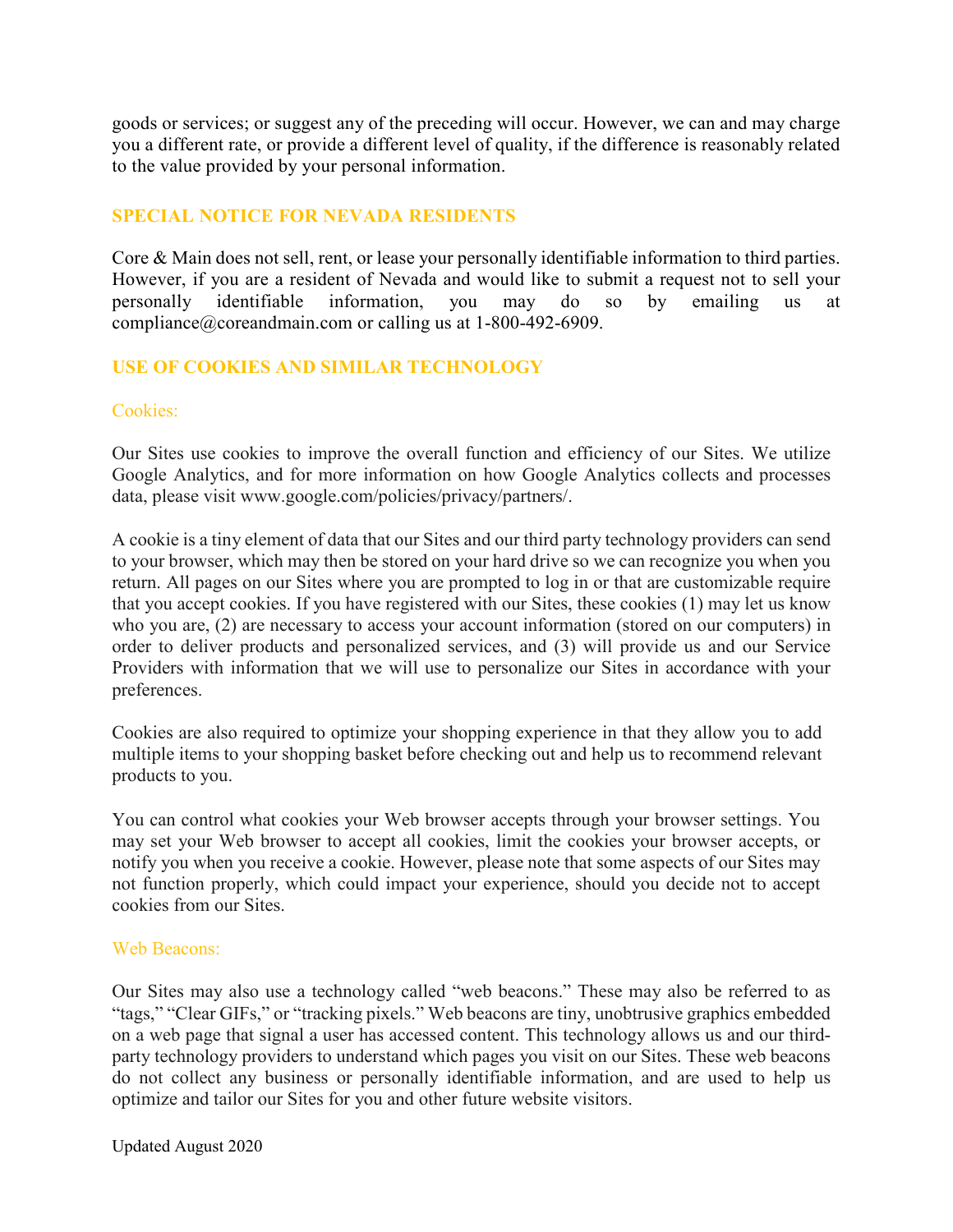# **SECURITY MEASURES ON OUR SITES**

If you choose to provide us with your personal information, you understand that we are transferring it to Core & Main's locations and systems in the United States or to the locations and systems of Core & Main's service providers around the world. Core & Main has safeguards and security controls in place to protect your personal information. This includes appropriate technical and organizational measures to protect the personal information (i) from accidental or unlawful destruction, and (ii) loss, alteration, unauthorized disclosure of, or access to the data. Core & Main obtains written assurances from any third-party data processors given access to your data so as to require them to adopt standards that ensure an equivalent level of protection for data as that adopted by Core & Main. Please be advised, however, that while we take reasonable security measures to protect your personal information, such measures cannot be guaranteed to be secure. Core & Main cannot promise or guarantee that hackers, cybercriminals, or other unauthorized third parties will not be able to defeat our security, and improperly collect, access, steal, or modify your personal information.

The security of your Core & Main website account relies on your protection of your user profile information. You are responsible for maintaining the security of your user profile information, including your password and for all activities that occur under your account. You may not share your password with anyone. We will never ask you to send your password or other sensitive information to us in an email, though we may ask you to enter this type of information on a Core & Main Site. Any email or other communication purporting to be from one of our websites requesting your password or asking you to provide sensitive account information via email, should be treated as unauthorized and suspicious and should be reported to us immediately by using the "Contact Us" feature of our website. If you believe someone else has obtained access to your password, please change it immediately by logging in to your account and report it immediately by using the "Contact Us" feature of our website. emailing

### Do Not Track:

At this time, we do not respond to browser "do not track" or "DNT" signals.

### How to Contact Us:

We want to assure you that Core & Main is dedicated to protecting the confidentiality and security of your personal information. Please feel free to contact us at any time if you have any questions or comments about this Privacy Notice.

You can contact us or otherwise communicate your privacy concerns by:

- Calling us at  $(314)$  432-4700
- $\bullet$  E-mailing us at compliance  $\omega$  coreandmain.com
- Accessing your registration information on our Sites
- Writing us at Core & Main LP, 1830 Craig Park Court, St. Louis, MO 63146